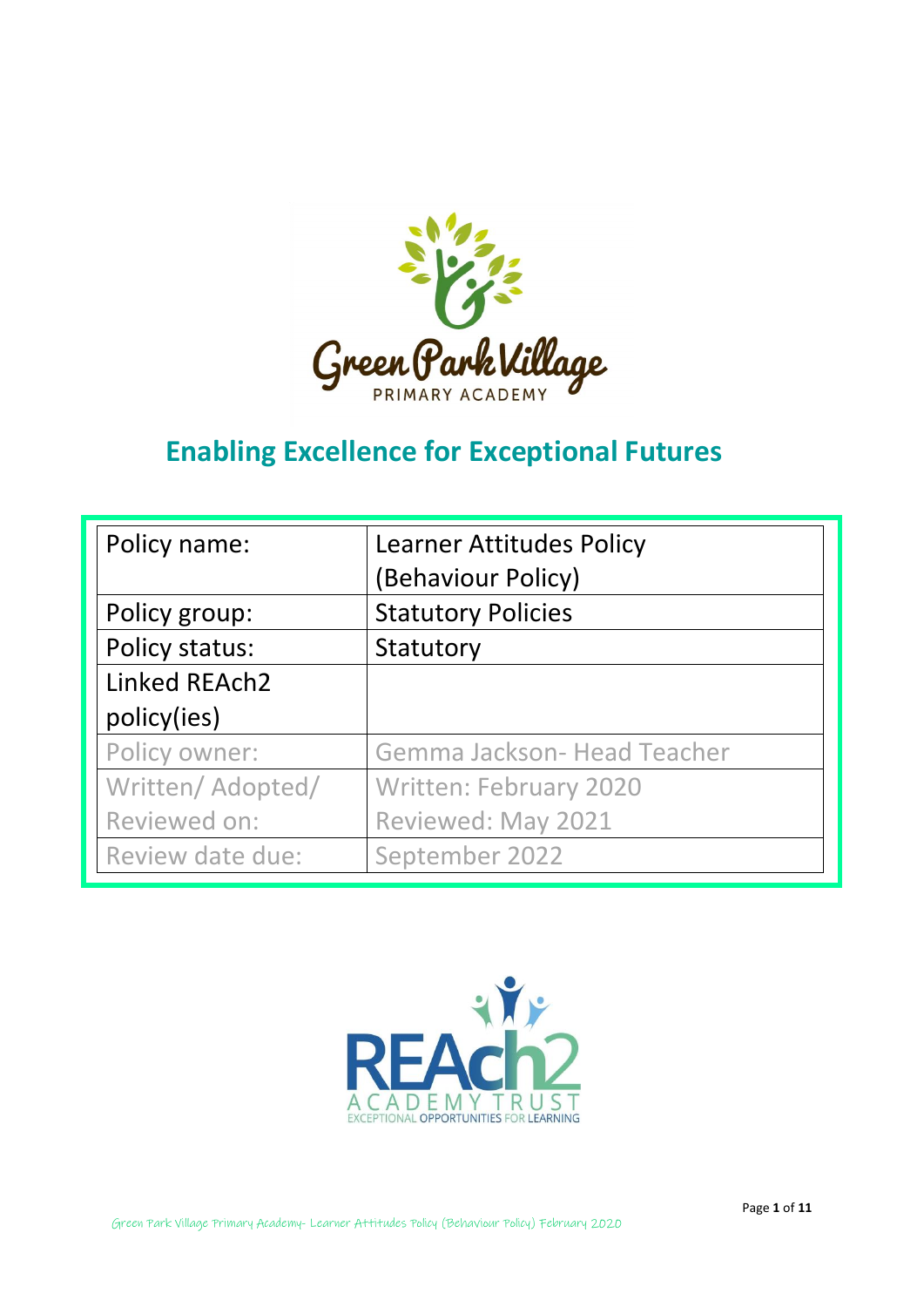# **Learner Attitudes Policy**

# **(Our Behaviour Policy)**

#### **REAch2 Touchstones**

Our Learner Attitudes Policy aligns with the REAch2 Touchstones, seven principles which express the values and ethos of our Trust and school:



To enable the best learning opportunities for our learners, ensuring full enjoyment and inspiration in all we do, all in our school show leadership and take full responsibility for our approach to encourage and nurture the best learner attitudes for all children to achieve of their best. All adults believe in keeping full integrity to our core values and ensure that inclusion of all learners is at the heart of how we treat each individual.

#### **Statement of Intent**

The intention of this policy is to state clearly expectations about the **behaviour of everyone** within our school community: pupils, staff, parents, governors and visitors. It also serves to provide guidance to staff and parents on how we effectively manage children's behaviour at Green Park Village Primary Academy to ensure a positive school environment and good attitudes to learning. This is why we refer to 'learner attitudes' as opposed to 'behaviour' in our school language. **It is of paramount importance that all staff consistently apply this policy**. This policy sets out measures which aim to:

- 1. Promote good behaviour, self-discipline and respect
- 2. Prevent bullying
- 3. Ensure that learners complete assigned work to the best of their ability
- 4. Regulate the actions of children
- 5. Encourage involvement of parents and carers in the behaviour of their children

#### **Rationale**

We have high expectations with regards to behaviour and learner attitudes of everyone at our school, and strive to be a safe, happy, successful community where individuals are welcomed,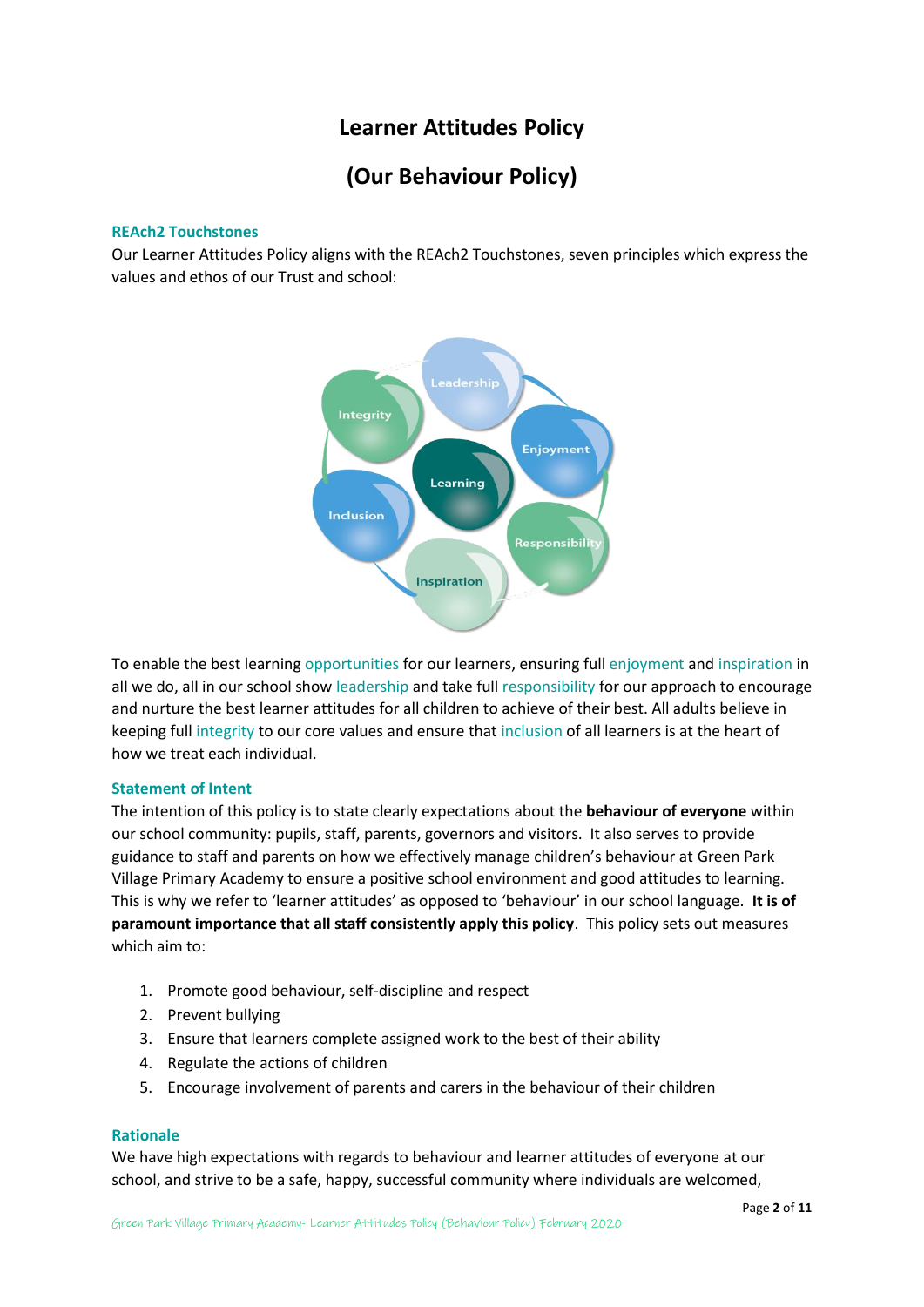accepted and equally valued. Positive behaviour or learner attitude enables maximum learning and success in all areas of the curriculum and school life. Teachers have the right to teach, free from disruptive behaviour, and each learner has the right to learn and to be safe in an atmosphere in which their self-esteem can flourish. There should be recognition that we can all be good role models to enable positive behaviour in our community. Through learning and teaching, our intention is that learners should ultimately assume responsibility for their own actions and achieve self-discipline. Parents should share with our school a moral duty to promote self-discipline and good citizenship. All parents are requested to sign the Home School Partnership Agreement on an annual basis, making a joint commitment to promoting good behaviour at Green Park Village Primary Academy.

#### **School Ethos**

As adults we should aim to:

- Model high standards of behaviour
- Create a positive climate with realistic expectations
- Emphasise the importance of being valued as an individual within the group
- Promote honesty, respect and courtesy
- Provide a caring and effective learning environment
- Encourage relationships based on kindness, respect and understanding of the needs of others
- Ensure fair treatment for all with consistency across the school
- Show appreciation of the efforts and contribution of all
- Provide an appropriately structured and effective curriculum which meets the needs of all pupils
- Organise classrooms in such a way as to foster good behaviour

#### **Objectives**

As a result of putting this policy into practice, we consistently work towards everyone:

- Valuing and appreciating each individual, acknowledging that everyone has a role to play within our school and the wider community
- Listening with respect to one another
- Developing positive attitudes towards gender, culture, race and ability
- Developing self-discipline and the ability to learn and work, both independently and cooperatively
- Learning to accept responsibility for our own behaviour
- Ensuring a safe, secure community where people feel valued
- Fostering a considerate attitude for the whole school environment
- Showing respect for school rules
- Demonstrating a positive attitude towards learning

#### **Our Rules**

We align with our REAch2 Cluster 9 family of schools and, therefore, there are three school rules that are displayed in every classroom and around our school, which all learners should know and follow:

# **Ready | Respectful | Safe**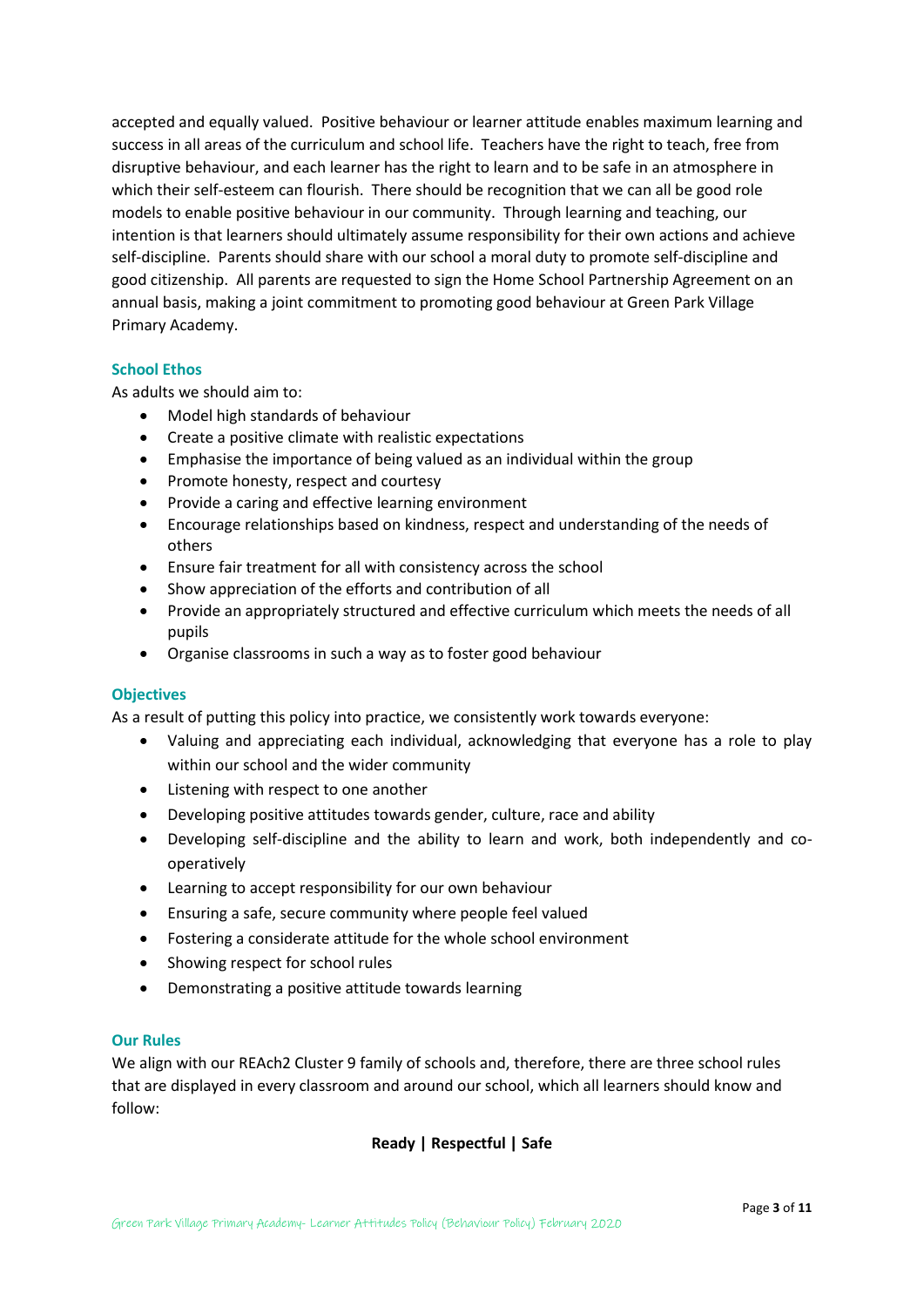#### **Ready | Respectful | Safe**

#### *Some examples include:*

| <b>Ready</b>                           | <b>Respectful</b>                                  | <b>Safe</b>                                                        |  |
|----------------------------------------|----------------------------------------------------|--------------------------------------------------------------------|--|
| Be on time                             | We take collective responsibility for the          | Be in the right place at the right time                            |  |
| Wear the correct uniform               | school                                             | Tell an adult if you have a problem                                |  |
| Have the right equipment and kit       | Listen to others and expect to be listened to      | Move around school calmly                                          |  |
| Looking and listening                  | Use kind words, language and tone                  | Use equipment correctly                                            |  |
| Stop when you hear the bell or whistle | Look after the building, displays and<br>equipment | Pick up pencils and things on the floor that<br>shouldn't be there |  |
| Leave personal belongings at home      | Say 'please' & 'thank you'.                        |                                                                    |  |
| Mobile phones are left with the office |                                                    | Tuck chairs in                                                     |  |
|                                        | Hold doors open for others                         | Stay in the right area                                             |  |
|                                        | Greet adults and each other                        | We are supervised as a group                                       |  |
|                                        | Put litter in the bin                              | We stay outside at break and lunch (or in                          |  |
|                                        | Keep a tidy classroom and environment              | classroom for wet play)                                            |  |

#### **GPVPA's Positive Learners**

At Green Park Village Primary Academy we focus on encouraging positive learner attitudes and, although recognised, aim for these to be intrinsically motivated.

|   | <b>GPVPA's POSITIVE LEARNERS</b>                    |   | <b>HOW WE RECOGNISE THEM</b>                          |
|---|-----------------------------------------------------|---|-------------------------------------------------------|
|   | Going above and beyond                              | ⋗ | Non-verbal cues (thumbs up, smile and similar)        |
|   | Showing kindness                                    | ⋗ | Verbally thank and recognise learners                 |
|   | Caring for our environment                          | ⋗ | Write a recognition note/ certificate to the learner  |
|   | Being really absorbed in learning                   | ⋗ | Write a postcard home                                 |
|   | Helping others                                      | ⋗ | Call home/ speak face to face to parent(s) to pass on |
|   | Showing exceptional respect                         |   | the recognition and praise                            |
|   | Recognising own feelings and the feelings of others |   | <b>Recognition assemblies</b>                         |
|   | (empathy) and                                       | ⋗ | HT Tea Party                                          |
| ✓ | Self-correcting behaviour and using strategies to   |   |                                                       |
|   | modify behaviour.                                   |   |                                                       |

#### **GPVPA's Proactive Interventions**

We use many 'proactive interventions' to help learners manage themselves and to support learners to acquire amazing attitudes to learning. These include, but are not limited to:

- Mindfulness and calming activities at key transitions
- Greeting pupils
- Take up time
- 2 acceptable choices
- Alternative spaces at break and lunch to model positive play
- Allocated 'safe spaces' for specific learners
- Play Leaders
- Sport
- Play activities
- Emotional Literacy Support for some learners
- Calm boxes/ zones
- Targeted self-esteem and leadership programmes
- Sensory circuits and regulation interventions
- Art and play therapy
- Massage Therapy
- 1:1 pastoral support time
- Extra-curricular clubs
- Out of Hours provision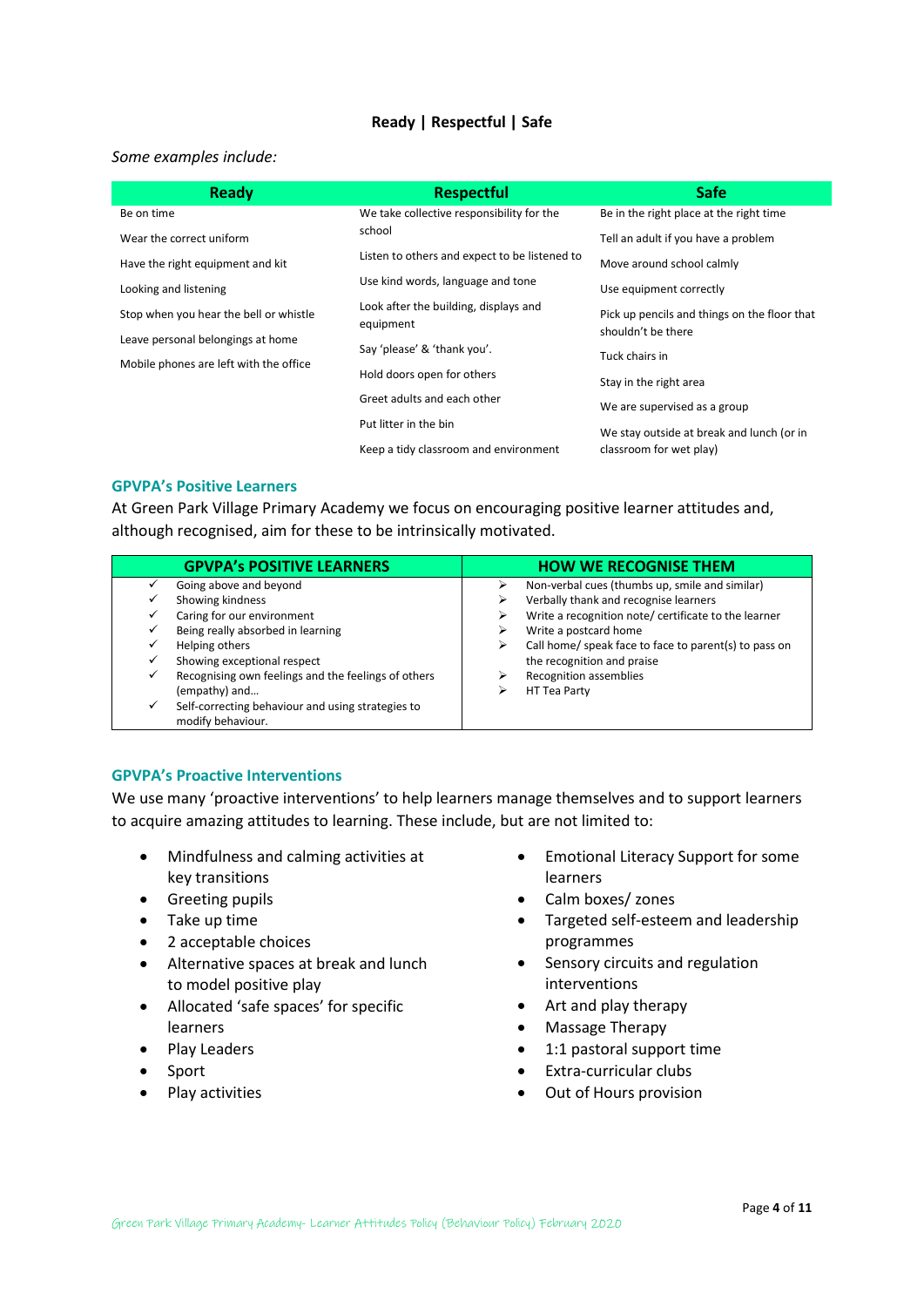# **Our Steps: Adjusting & Addressing**

Although praise and rewards are central to the encouragement of good behaviour, realistically there is a need for sanctions to deal with inappropriate/unacceptable behaviour. At Green Park Village Primary Academy we have clearly defined steps. As learning is our core driver, learners are expected to catch up on any learning missed.

# **Prior to moving onto the consequence steps staff recognise positive and correct learner attitudes in other learners, praising learners for showing the expectations of 'GPVPA's Positive Learners'.**

The Class Teacher has responsibility at each part in the school's steps, to ensure the maintaining and developing of positive and respectful relationships. This also demonstrates a consistent approach by all adults to learners. At all times the focus is ensuring that learning takes place for all learners.

Learners may 'restart' the steps or move down the steps throughout the day to encourage and motivate them to adjust their behaviour. At all points, staff should consider any underlying issues and strategies to prevent (proactive interventions). It is important for the learner to learn from the situation and to be supported to move forward.

This process of reconciliation or reflection may include:

- Understanding what was wrong
- Remorse
- Discussion
- Resolution
- Learning for the future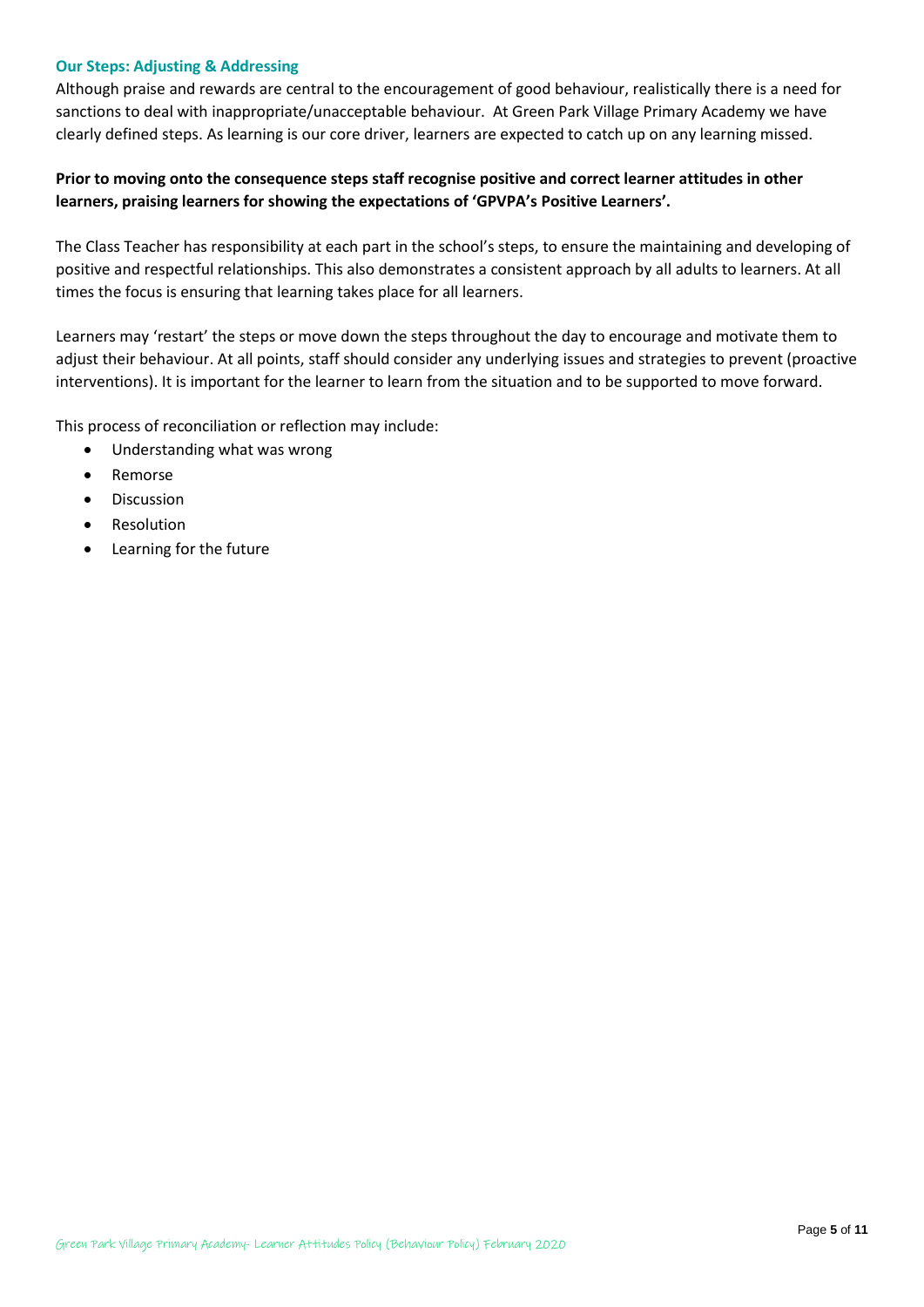| <b>Green Park Village Primary Academy's Adjustment and Addressing Steps:</b> |                                                                                         |                                     |                                 |                                                                      |  |  |  |
|------------------------------------------------------------------------------|-----------------------------------------------------------------------------------------|-------------------------------------|---------------------------------|----------------------------------------------------------------------|--|--|--|
| Steps:                                                                       |                                                                                         | Follow up                           | Follow up delivered by          | <b>Recording &amp; reporting</b>                                     |  |  |  |
|                                                                              | Progressive, with exception of the listed                                               |                                     |                                 | 'Parent' refers to the person with                                   |  |  |  |
|                                                                              |                                                                                         |                                     |                                 | responsibility for the child                                         |  |  |  |
|                                                                              |                                                                                         |                                     |                                 |                                                                      |  |  |  |
| Step 1:                                                                      |                                                                                         | Proactive interventions employed    | Class Teacher                   | If repeated, then Class Teacher to                                   |  |  |  |
|                                                                              | <b>Redirection and reminder</b>                                                         | Catch up on work missed             |                                 | meet with parent to share concern                                    |  |  |  |
| Step 2:                                                                      |                                                                                         | Proactive interventions employed    | Class Teacher                   | - meeting record to be recorded on                                   |  |  |  |
| <b>Caution</b>                                                               |                                                                                         | Catch up on work missed             |                                 | CPOMS.                                                               |  |  |  |
| Step 3:                                                                      |                                                                                         | Reflect and repair during free time | Class Teacher                   | Phone call to parent to inform of                                    |  |  |  |
|                                                                              | Time out within year group, with choice to                                              | Catch up on missed work             |                                 | the time out within year group                                       |  |  |  |
|                                                                              | opt back in.                                                                            |                                     |                                 |                                                                      |  |  |  |
|                                                                              |                                                                                         |                                     |                                 | If a pattern develops, this needs to                                 |  |  |  |
|                                                                              |                                                                                         |                                     |                                 | be discussed with the Learning                                       |  |  |  |
|                                                                              |                                                                                         |                                     |                                 | Zone Lead and/ or SENCo and                                          |  |  |  |
|                                                                              |                                                                                         |                                     |                                 | recorded on CPOMS. Proactive                                         |  |  |  |
|                                                                              |                                                                                         |                                     |                                 | interventions employed.                                              |  |  |  |
| Step 4:                                                                      |                                                                                         | Reflect and repair during free time | Class Teacher (referencing that | Phone call to parent;                                                |  |  |  |
|                                                                              | Time out with a Learning Zone Lead                                                      | Catch up on missed work             | Learning Zone Lead is aware     | Record on CPOMS- Class Teacher to                                    |  |  |  |
|                                                                              | Step 4 would be repeated inappropriate<br>learner attitude and a lack of willingness to |                                     | and has been involved).         | record as 'incident' and Learning<br>Zone Lead will respond with any |  |  |  |
|                                                                              | choose to take opportunities offered to opt                                             |                                     | For repeated incidents, the     | additional 'action' taken.                                           |  |  |  |
|                                                                              | back in at previous steps- the previous steps                                           |                                     | Learning Zone Lead will call    |                                                                      |  |  |  |
|                                                                              | MUST be followed.                                                                       |                                     | parent.                         |                                                                      |  |  |  |
|                                                                              | Behaviours that require escalating to Step 4                                            | Reflect and repair during free time | Learning Zone Lead / Deputy     | Phone call to parent;                                                |  |  |  |
|                                                                              | immediately:                                                                            | Pastoral Support Plan (Therapeutic  | Head                            | Record on CPOMS                                                      |  |  |  |
| ٠                                                                            | Fighting-initiating                                                                     | Plan) to be considered.             |                                 | (External record channels if under                                   |  |  |  |
| $\bullet$                                                                    | Fighting-provoking                                                                      |                                     |                                 | Equality Act 2010)                                                   |  |  |  |
| $\bullet$                                                                    | Fighting-joining in with                                                                | Internal or fixed term exclusion    |                                 |                                                                      |  |  |  |
| $\bullet$                                                                    | Defiance/ refusal of reasonable request                                                 | may be considered by the Head       |                                 |                                                                      |  |  |  |
| $\bullet$                                                                    | Swearing at another child                                                               | Teacher and will take account of    |                                 |                                                                      |  |  |  |
| $\bullet$                                                                    | Inappropriate behaviour in the                                                          | the full picture of the seriousness |                                 |                                                                      |  |  |  |
|                                                                              | classroom-language/actions-e.g.                                                         | of the inappropriate behaviour      |                                 |                                                                      |  |  |  |
|                                                                              | goading; causing a verbal chant;                                                        | and all contextual factors.         |                                 |                                                                      |  |  |  |
| $\bullet$                                                                    | Name calling/ insults with intention to                                                 |                                     |                                 |                                                                      |  |  |  |
|                                                                              | hurt another                                                                            |                                     |                                 |                                                                      |  |  |  |
| $\bullet$                                                                    | Discriminatory or prejudicial language                                                  |                                     |                                 |                                                                      |  |  |  |
|                                                                              | or gestures (as referenced in the                                                       |                                     |                                 |                                                                      |  |  |  |
|                                                                              | Equality Act 2010), whether understood<br>or not                                        |                                     |                                 |                                                                      |  |  |  |
| $\bullet$                                                                    | Inappropriate use of/damage of school                                                   |                                     |                                 |                                                                      |  |  |  |
|                                                                              | equipment or furniture                                                                  |                                     |                                 |                                                                      |  |  |  |
| $\bullet$                                                                    | Threats of violence                                                                     |                                     |                                 |                                                                      |  |  |  |
|                                                                              | <b>Stealing</b>                                                                         |                                     |                                 |                                                                      |  |  |  |
|                                                                              | Use of phones or electronic devices in                                                  |                                     |                                 |                                                                      |  |  |  |
|                                                                              | school                                                                                  |                                     |                                 |                                                                      |  |  |  |
|                                                                              | Step 5: exclusion behaviours would be:                                                  | Consideration if the exclusion will | <b>Head Teacher</b>             | Phone call to parent;                                                |  |  |  |
|                                                                              | Repeated defiance/refusal (e.g.                                                         | be:                                 |                                 | Record on CPOMS;                                                     |  |  |  |
|                                                                              | refusing to follow the consequences of                                                  | Internal - supervised by suitable   |                                 | Follow up meeting with parent with                                   |  |  |  |
|                                                                              | the behaviour policy)                                                                   | person nominated by the Head        |                                 | <b>Head Teacher or nominated</b>                                     |  |  |  |
| $\bullet$                                                                    | Swearing at an adult                                                                    | Teacher                             |                                 | Learning Zone Lead.                                                  |  |  |  |
|                                                                              | Spitting at an adult                                                                    | Fixed term - at home                |                                 |                                                                      |  |  |  |
| $\bullet$                                                                    | Discriminatory or prejudicial language                                                  | Permanent**                         |                                 |                                                                      |  |  |  |
|                                                                              | or gestures (as referenced in the                                                       | This is the decision of the Head    |                                 |                                                                      |  |  |  |
|                                                                              | Equality Act 2010)- repeated incident                                                   | Teacher and will take account of    |                                 |                                                                      |  |  |  |
|                                                                              | (after a previous incident dealt under<br>Stage 4)                                      | the full picture of the seriousness |                                 |                                                                      |  |  |  |
| $\bullet$                                                                    | Repeatedly leaving the classroom                                                        | of the inappropriate behaviour      |                                 |                                                                      |  |  |  |
|                                                                              | without permission                                                                      | and all contextual factors.         |                                 |                                                                      |  |  |  |
| $\bullet$                                                                    | Leaving the school building without                                                     |                                     |                                 |                                                                      |  |  |  |
|                                                                              | permission                                                                              | ** Permanent exclusion is a last    |                                 |                                                                      |  |  |  |
|                                                                              | Leaving the school grounds without                                                      | resort and would be considered in   |                                 |                                                                      |  |  |  |
|                                                                              | permission                                                                              | full consultation with the Deputy   |                                 |                                                                      |  |  |  |
| $\bullet$                                                                    | Fighting with serious intent to cause                                                   | Director of Education and the       |                                 |                                                                      |  |  |  |
|                                                                              | injury or seeking out a child to harm                                                   | relevant multi-agencies.            |                                 |                                                                      |  |  |  |
|                                                                              | them                                                                                    |                                     |                                 |                                                                      |  |  |  |
| $\bullet$                                                                    | Throwing furniture or equipment with                                                    | Pastoral Support Plan (Therapeutic  |                                 |                                                                      |  |  |  |
|                                                                              | intent, or recklessness as to harm                                                      | Plan) to be implemented             |                                 |                                                                      |  |  |  |
| ٠                                                                            | Threats of serious violence (e.g. use of a                                              |                                     |                                 |                                                                      |  |  |  |
|                                                                              | weapon)                                                                                 |                                     |                                 |                                                                      |  |  |  |
|                                                                              | Using phones or electronic devices to                                                   |                                     |                                 |                                                                      |  |  |  |
|                                                                              | bring the school into disrepute                                                         |                                     |                                 |                                                                      |  |  |  |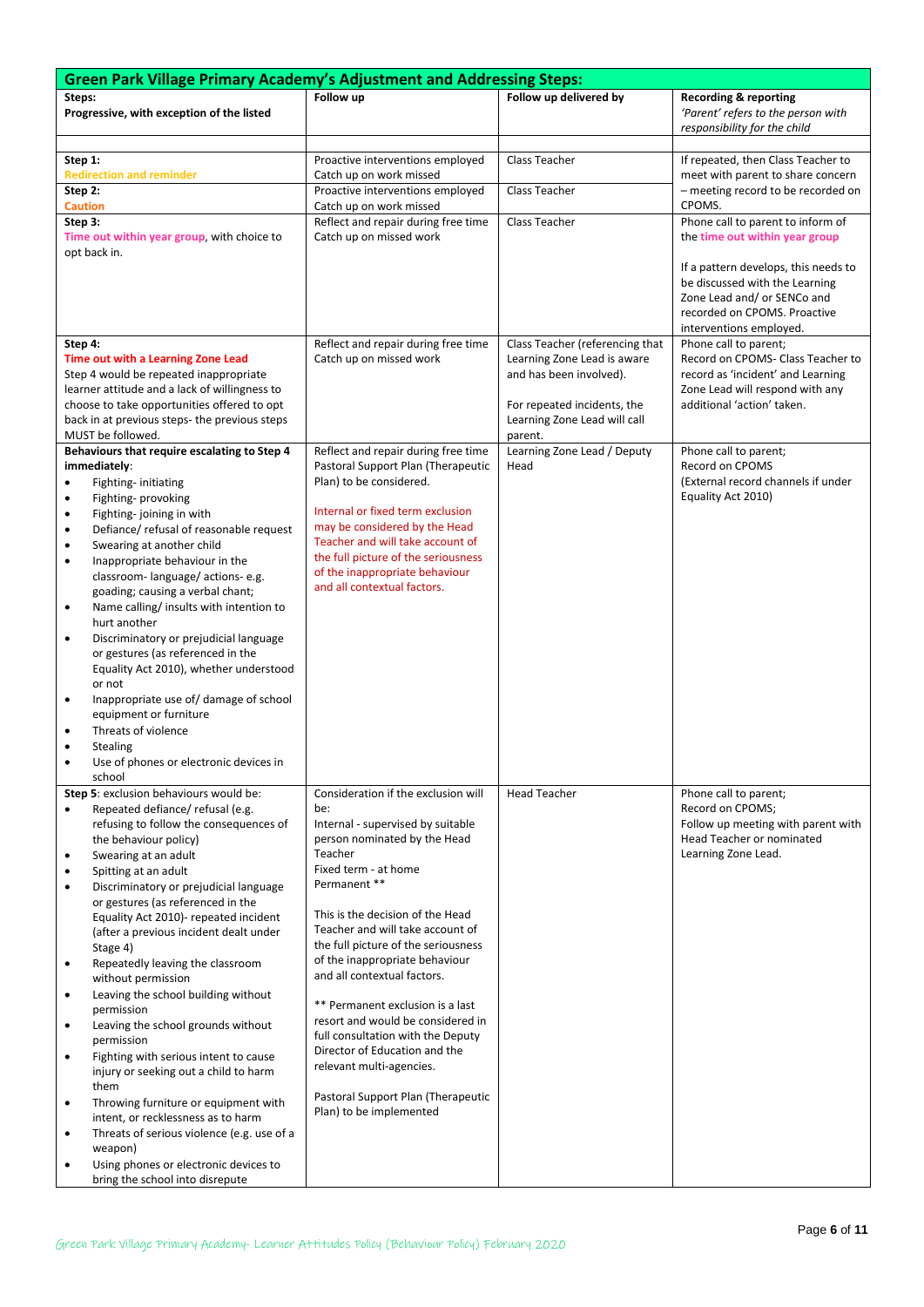#### **Relationships**

- $\checkmark$  We recognise that positive relationships are key to creating a great learning culture. We know that some relationship building is quick but some will take more time to build.
- $\checkmark$  We model positive behaviours and build positive relationships.
- $\checkmark$  We remain calm and consistent. Every interaction is calm, considered and consistently respectful.
- ✓ We always address learners who are demonstrating inappropriate or non-typical actions as supporting them is a shared responsibility. This may be a 'strategic delayed dealing' approach to ensure learning continues for other learners.
- ✓ We recognise our role to educate learners holistically, including helping them adjust their social and emotional responses or actions.
- $\checkmark$  We are a visible presence around the site, especially at transition times.
- $\checkmark$  We regularly review provision for learners who fall beyond the range of written policies.

#### **Guidance for staff**

When we follow our steps:

- $\checkmark$  We invest time. We are quiet and discrete when redirecting, reminding or cautioning. The strongest messages are given privately where possible.
- ✓ We are calm, don't raise our voices and give 'take up time' and 'acceptable choices' when going through the steps. As much as possible we are proactive, prevent, support and redirect.
- $\checkmark$  We follow up every time, retain ownership and engage in reflective dialogue with learners.
- ✓ Discussions with other professionals about behaviour are in private and not in front of learners.
- $\checkmark$  Once the follow up has taken place we don't 'repeatedly reprimand' learners.
- $\checkmark$  Celebrate staff, leaders and learners whose effort goes above and beyond expectations
- $\checkmark$  Ensure staff training needs are identified and targeted.
- $\checkmark$  Support staff in returning learners to learning by sitting in on reparation meetings and supporting staff in conversations.
- $\checkmark$  Support teachers and leaders in managing learners with more complex or entrenched negative behaviours.
- $\checkmark$  We always remember that consequences are to help learners adjust.
- $\checkmark$  We recognise signals in our own behaviour and adjust or remove ourselves if required.

#### **Our Consistencies & Routines**

✓ **Consistent language; consistent response:** We refer to 'Ready, Respectful, Safe'. We use phrases like: "I have noticed that…I need you to…I remember when…That's what I want to see now. Thank you."

"So that you can keep yourself safe, I need you to choose to…"

- "Thank you for being respectful and stopping and listening to me, now…"
- "Well done … for being ready for learning. I can now see that… are ready."

"I'm asking you to…and I know that you will…"

- ✓ **Consistent follow up:** We follow our steps. We never pass problems on; teachers take responsibility for interventions, seeking support but never delegating or relying on a 'step in' from another adult
- ✓ **Consistent positive reinforcement**
- ✓ **Consistent, simple routines and expectations around school:** 
	- $\triangleright$  Learners are greeted individually at the door;
	- $\triangleright$  Learners move around the school calmly and quietly;
	- $\triangleright$  Learners walk on the left hand side with their hands by their sides;
	- $\triangleright$  Learners in large groups are supervised by staff:
	- $\triangleright$  Learners wear the correct school uniform which is reinforced by all staff;
	- $\triangleright$  Learners line up at the start of the day and at the end of break and lunch.
- ✓ **Consistent respect from the adults:** Even in the face of disrespectful learners- we model the behaviours we expect in all circumstances
- ✓ **Consistent models of emotional control:** Emotional restraint that is modelled and not just taught, teachers as role models for learning, teachers learning alongside learners
- ✓ **Consistent environment:** creative and well-presented displays celebrate high quality work and provide learning supports. All learning spaces, offices and staff areas are tidy and well presented. The school reflects the children, even when they're not in it.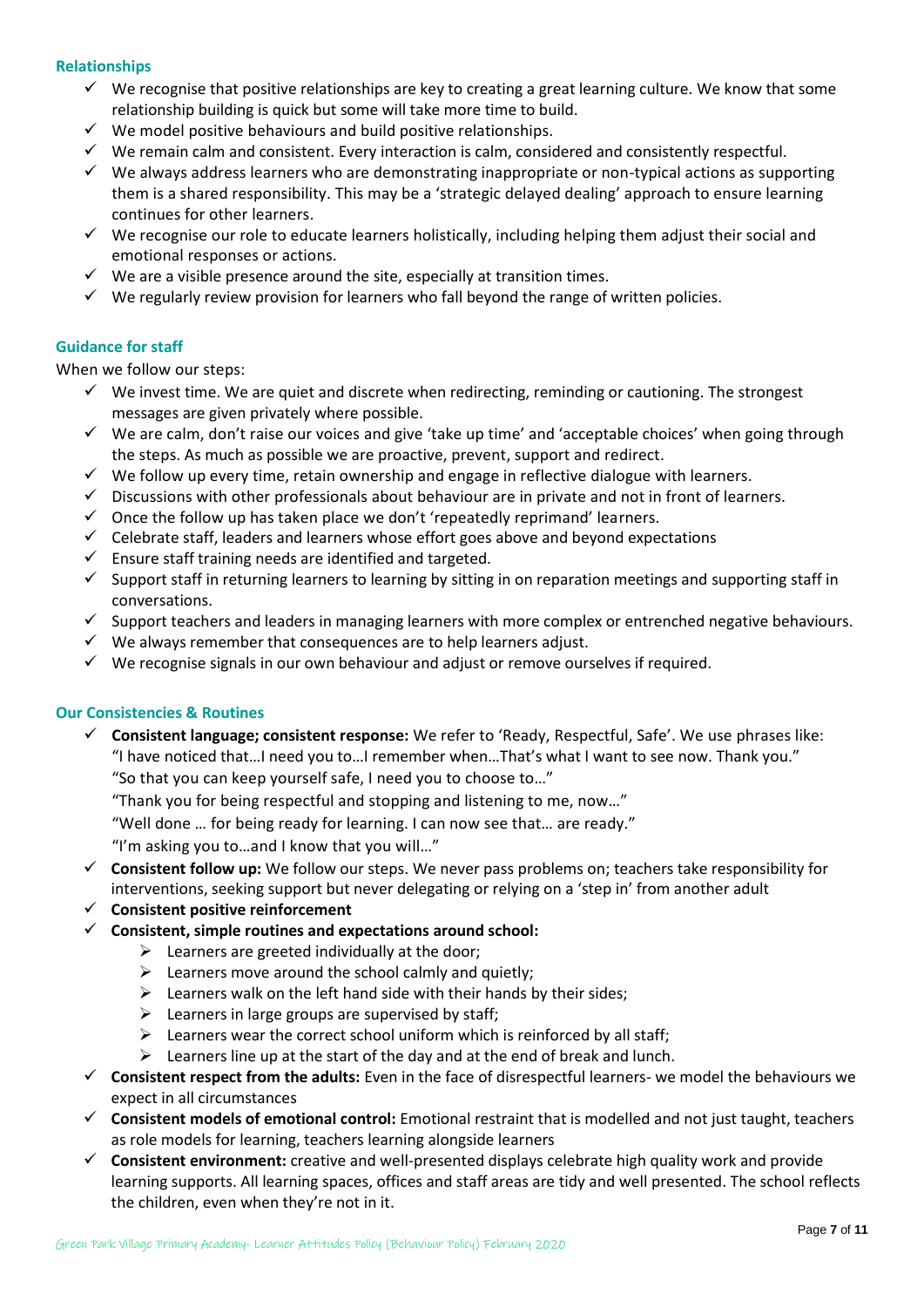#### **Inclusion and Equity**

Every child, including those with additional needs and social, emotional and behavioural needs, has a right to an education and that education should allow them full access to all educational opportunities the school can offer. There are some pupils whose behaviour falls beyond the scope of any policy and who require Pastoral Support Plans, which are therapeutically informed.

#### **Multi-Agency Assessment**

A multi-agency assessment will be considered when a pupil's behaviour is significantly disruptive to their own learning and the learning of others. Before other agencies are involved the student's needs should be brought to the attention of the Head Teacher and SENCo. Parents should be informed of any concerns about their child's behaviour using the normal school systems.

# **Step One**

Teacher asked to complete:

- Two weeks of intensive monitoring using ABC forms or clearly recorded observations on CPOMS
- Analysis of behaviour trends and patterns (using the Therapeutic analysis tools)
- Major Incidents Forms
- Pupil and Parent Behaviour Questionnaires and Surveys

#### **Step Two**

- Range of class based strategies tried using PSP format (Therapeutic Behaviour Plan)
- Low level additional support possibly put in place
- Individualised timetable considered (Therapeutic Behaviour Plan)

#### **Step Three**

- **■** Involvement of Behaviour Outreach Service, Educational Psychologist and other agencies
- Referral to school nurse considered
- PSP in place (Therapeutic Behaviour Plan)

#### **Therapeutic interventions**

The school team understand that there may be reasons underpinning the demonstration of behaviour(s) by a child and in order to be able to aim include all children support their emotional and mental health, wellbeing and development by implementing a range of strategies. The SENCo leads on accessing and implementing therapeutic interventions.

#### **Positive Handling/ Physical Intervention**

The power to use reasonable force:

- Staff have the authority to use reasonable force if the behaviour of a child leads them to causing harm to themselves, others or extensive / expensive harm to school property or the property of others. Reasonable force should always and only be used in an emergency or when all other avenues have been exhausted.
- The Head Teacher MUST be informed immediately if a child has been handled due to the fact that they were causing risk to themselves, others or property. This must also be recorded on CPOMS via the record sheet being scanned and uploaded.
- Parents should always be informed (using the set form) if a child has been moved or held using 'positive handling' and a positive handling plan should be put in place when this is likely to happen on more than one occurrence.
- Positive handling should not be used to enforce compliance.
- Some children may support, particularly in the Early Years, to leave parents / carers or move from one place to another. This does not constitute 'positive handling'.

Physical intervention should only be used within the strict safety guidelines laid out in GPVPA's Physical Intervention Policy. All staff are required to be familiar with the contents of this policy and to abide by it at all times.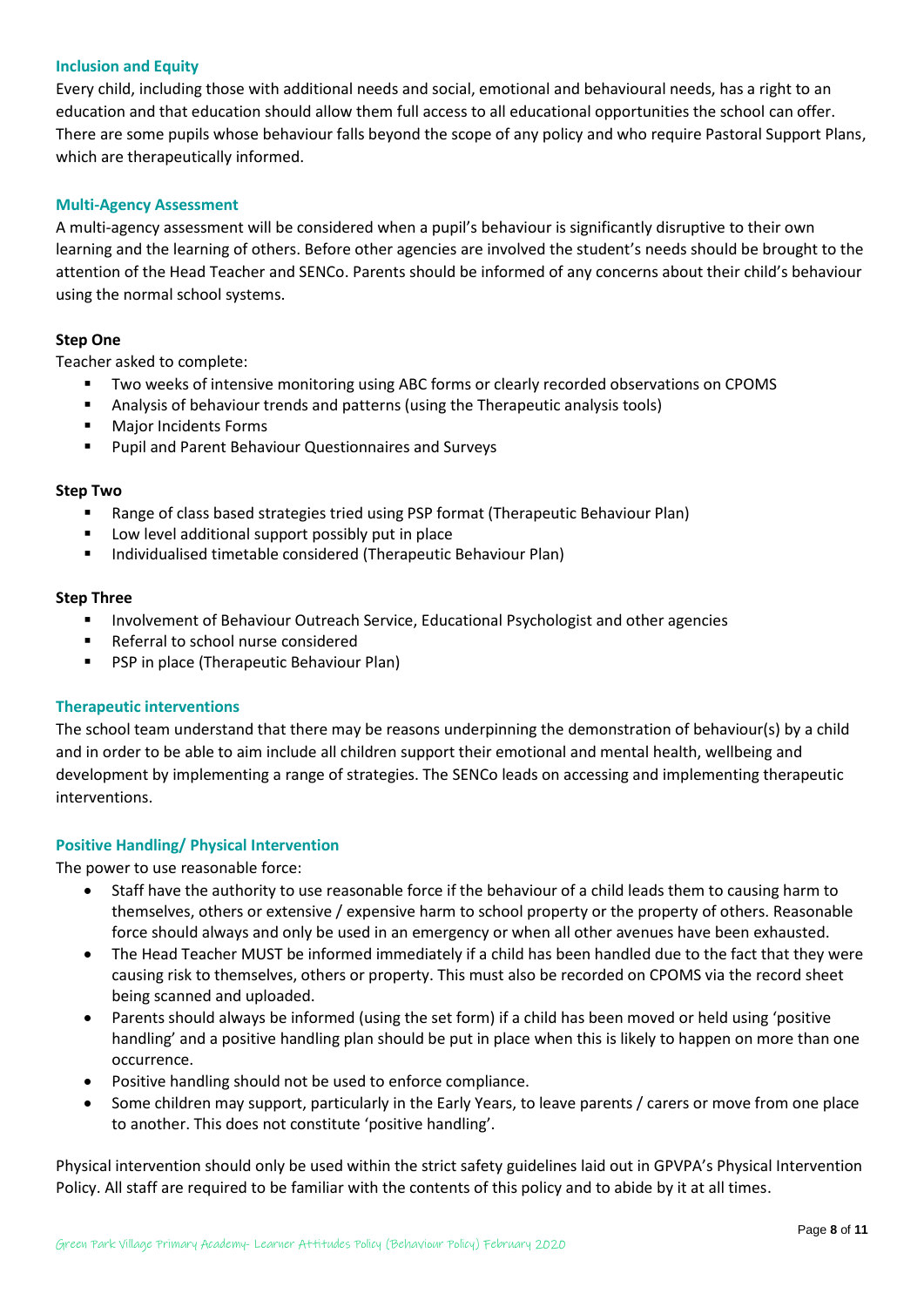#### **Anti-Bullying**

Repeated unkind treatment of one child or group of children by the same child or group of children may be viewed as bullying. Bullying is not tolerated at Green Park Village Primary Academy. In this case, the Learner Attitudes Policy will continue to be used as the unkind behaviours (physical or name calling) would fall under Stage 4. In the same way that inappropriate behaviour is not tolerated, bullying is not tolerated and the school will follow the Anti-Bullying Policy.

# **Searches, Banned Items and Confiscation**

The Head Teacher and delegated staff members have the right to search learners where they reasonably suspect that "prohibited items" may be in a child's position. These could be items which are stolen, illegal or dangerous e.g.: drugs, weapons, cigarettes, fireworks or pornographic images.

Confiscation can be used when:

- an item poses a threat to others: for example, a child has bought in an inappropriate toy from home such as a catapult
- an item poses a threat to good order for learning: for example, a pupil continuously plays with a toy, wrist band etc.
- an item is against school uniform rules: for example a hooded top or baseball caps (worn inside the building) instead of for sun protection outside
- an item poses a health or safety threat: for example, a pupil wearing earrings in PE may present a safety threat to themselves or other pupils;
- an item which is counter to the ethos of the school: for example, material which might cause tension between one community and another;
- an item which is illegal for a child to have: for example racist materials
- an item which the school has currently banned (this may occasionally happen with toys).

When an item is confiscated and poses no further threat to the pupil or community it will be returned to the child at the end of the day, week or term depending on the item and child's response. On occasion the school may choose to only hand the item to the child's parents.

Where an item is illegal it may not be returned and instead to the police or appropriate safeguarding body.

#### **Internal Exclusion**

Internal Exclusion refers to a school strategy to remove a learner from the environment in which the behaviour or behaviours occurred. It is not an isolation. Internal exclusions are administered within other learning environments (for example, another classroom or learning space) with the learner completing work provided by the class teacher. It provides the learner with the space to demonstrate positive behaviours with staff and pupils who are less familiar, therefore breaking any developing habits.

#### **Exclusion - permanent**

A child may be at risk of permanent exclusion if there is:

- A serious breach, or persistent breaches of the school behaviour policy
- Where a pupil's behaviour means allowing the pupils to remain in school would be detrimental to the education or welfare of the pupil or others in the school

(DfE Exclusion Guidance January 2015)

The decision to permanently exclude would only be taken after an appropriate investigation had taken place and the child given the opportunity to give his/her version of the events unless the child was in immediate danger.

In all cases, the REAch2 Deputy Director of Education will have been informed of this potential decision.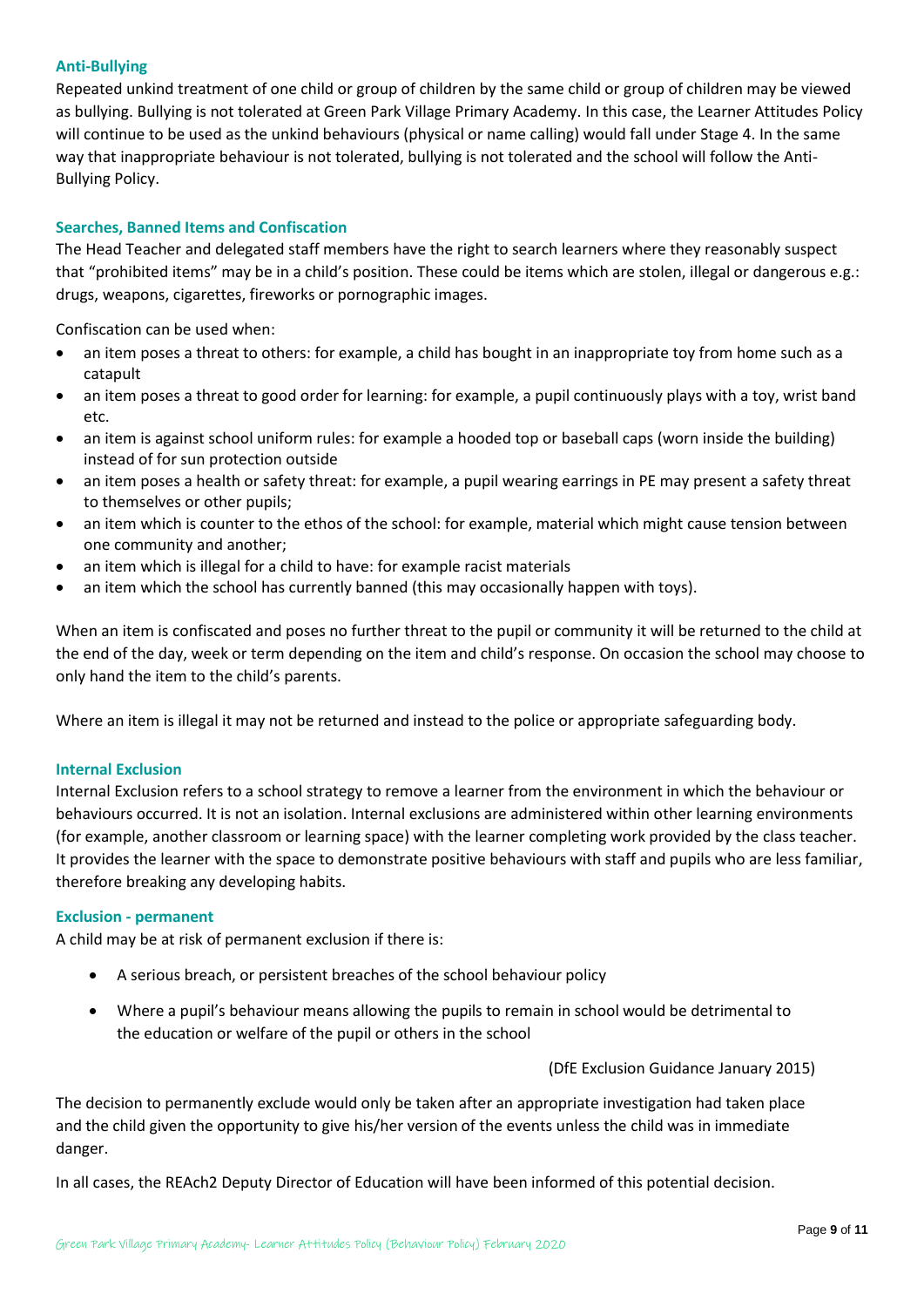Only the Head Teacher has the power to permanently exclude. It is also possible for the Head Teacher to convert a fixed-term exclusion into a permanent exclusion, if further evidence warrants this.

If the Head Teacher permanently excludes a child, he/she informs the parents immediately, giving reasons for the exclusion. At the same time, the Head Teacher makes it clear to the parents that they can, if they wish, appeal against the decision to the Local Governing Body. The school informs the parents how to make any such appeal.

The Local Governing Body itself cannot either exclude a pupil or extend the exclusion period made by the Head Teacher.

When an appeals panel meets to consider an exclusion, they consider the circumstances in which the child was excluded, consider any representation by parents and the LA and consider whether the pupil should be reinstated.

If the appeals panel decides that a pupil should be reinstated, the Head Teacher must comply with this ruling.

The school keeps a record of any pupil who is excluded for a fixed-term, or who is permanently excluded. This data is collected by REAch2 Academy Trust and also shared with the Local Authority.

# **Promoting Good Behaviour Outside of School**

#### DFE Guidance:

Schools must act reasonably both in relation to expectations of pupil behaviour and in relation to any measures determined for regulating behaviour by pupils when off the school site and not under the lawful control or charge of a school staff member. A school could sensibly take account of the following factors:

- the severity of the misbehaviour:
- the extent to which the reputation of the school has been affected;
- related to this, whether the pupil(s) in question were wearing school uniform or were otherwise readily identifiable as members of the school;
- the extent to which the behaviour in question would have repercussions for the orderly running of the school and/or might pose a threat to another pupil or member of staff (e.g. bullying another pupil or insulting a member of the staff);
- whether the misbehaviour in question was on the way to or from school, outside the school gates or otherwise in close proximity to the school;
- whether the misbehaviour was whilst the pupil was on work experience, taking part in a further education course as part of a school programme or participating in a sports event with another school (i.e. when the pupil might be expected to act as an ambassador for the school), which might affect the chance of opportunities being offered to other pupils in the future.

In our school we will apply school based sanctions to the following behaviours that have taken place outside of school:

- Harassment of a member of staff;
- Vandalism within the vicinity of the school if it happens on the way to / from school;
- Misbehaviour on educational visits or 'ambassador' based visits;
- Incidents between pupils that have been witnessed by a member of staff or an unrelated, reliable third party;
- Bullying (see Anti-Bullying policy for additional guidance) that has been witnessed by a member of staff or an unrelated, reliable third party.

To avoid malicious allegations or being involved in parental conflicts the school will not sanction outside school behaviours brought to us by parents / carers. The school will instead encourage parents / carers to involve partnership teams, housing teams or the police.